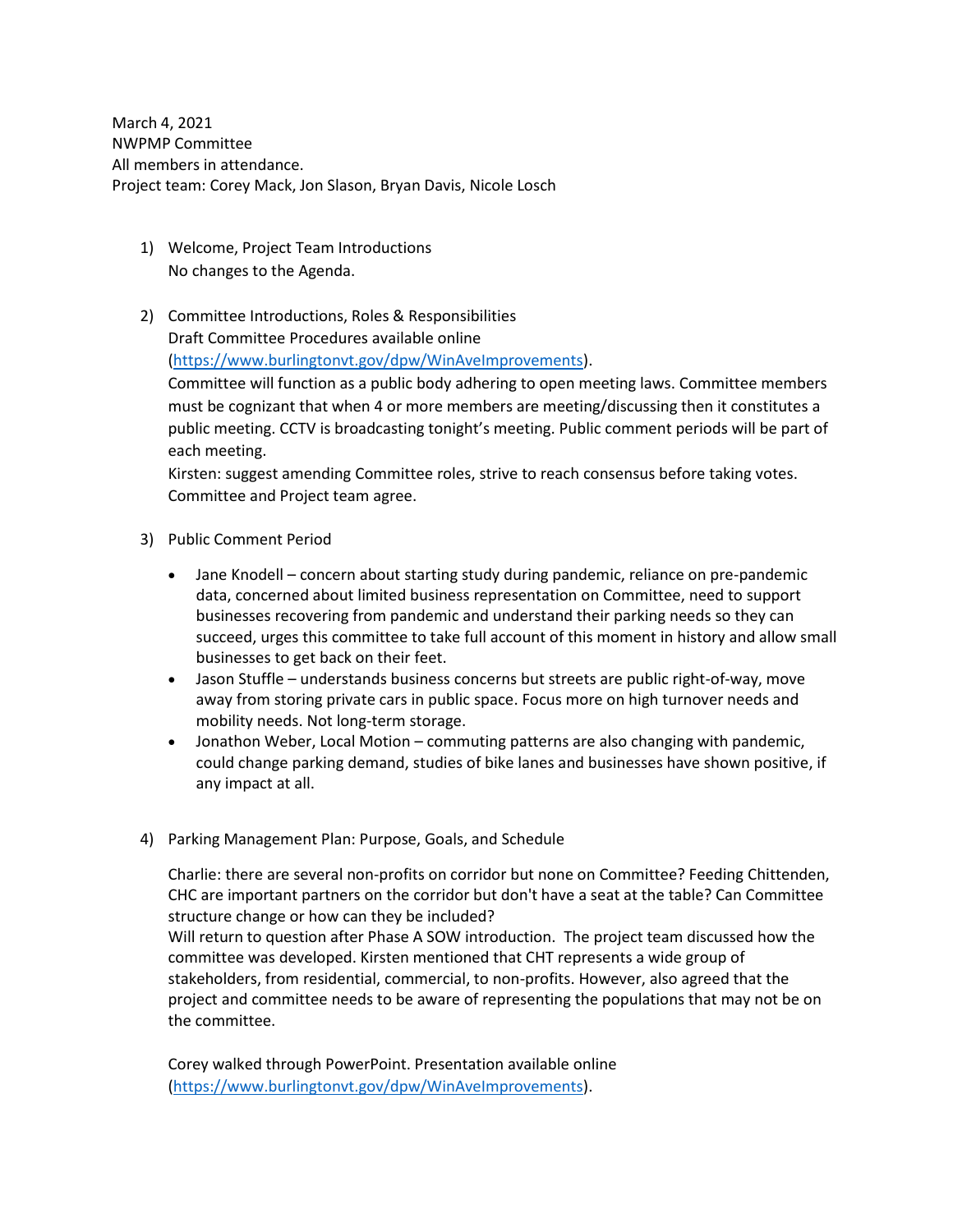## 5) Phase A Scope of Work: Introduction & Committee Discussion

Kirsten: National Models similar to Burlington in what way? Mid-way review to course-correct and seasonal variations? Will businesses be contacted to confirm employees, operational hours, etc. And how will COVID change those? When was local data collected? Project team: National data is not specific to similar communities. Will collect available local refinements from previous data collection efforts and from partners e.g. Desman, which is part of project team. Seasonal variations are included since the model accounts for demand month by month. Using national parking manuals to develop initial estimates that will be calibrated to local conditions.

Charlie: When were local counts made that are being used as the comparison for national data? Why is study area just one block out from North Winooski and not including parallel streets? Project team: Corridor counts in 2019. Downtown in 2015. Recognizing that corridor is constantly changing so the model is just a starting point. Geographic scope considered walkability and minimizing impacts on adjacent streets.

Kelly: Old North End is unique. Data is useful so shouldn't only rely on model – will need strong engagement

Max: how will private parking be catalogued? He and housemates don't use all of their private parking. Also, delivery services like DoorDash have grown significantly during the pandemic and are likely to continue post-pandemic – Charlie's thoughts? Charlie: Anticipate huge resurgence in bars and restaurants, and take-out doesn't service all types of food well. Project team: Model is a tool that can be used to test various possible responses. The model is designed to calibrate to pre-COVID conditions. The tool does consider on and off street private parking. Model can test various scenarios e.g. double delivery vehicles (as part of Phase B).

Jack: plan for resurgence but pandemic impacts will likely be felt for decades. Will calibration account for ONE's low vehicle ownership? How will future bike lane infrastructure change demands? Montreal reduced parking demand by increasing bike network and tripled ridership. Project team: Will use standard rates initially then start testing changes and by calibrating to observed conditions (2019) it will reflect the vehicle ownership in the corridor. The project team will attempt to incorporate other data as available to inform how vehicle ownership in the corridor may affect parking rates. The model is not a forecasting tool – we have to assert the quantity of parking demanded by each land use and then the model shows how that demand is realized over the time of day and month of the year. Model will account for sources of parking demand which won't change with infrastructure changes or behaviors. Desman is onboard to provide guidance on reducing parking demand e.g. impacts of parking meters, increased transit, TDM. The project team will assert some changes in the parking demand accounted for in the model to evaluate the effects of TDM and other policies.

Charlie: any data on % of population who rides during winter? Is increased bike ridership citywide or when new facilities are built?

Project team: Montreal as example – citywide growth, protected bike lanes most significant for change.

Kelly: Local Motion may have some data.